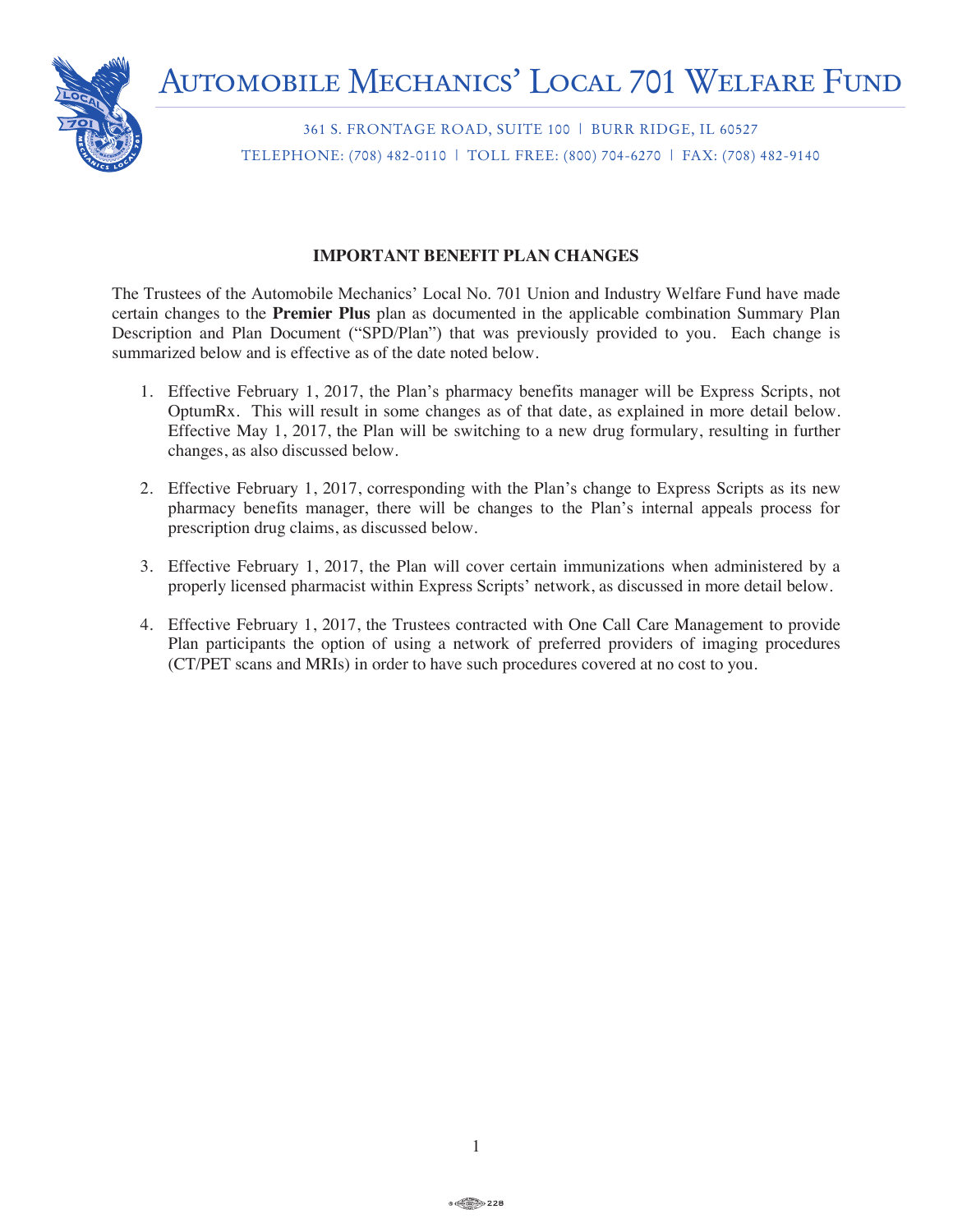# **SUMMARY OF MATERIAL MODIFICATIONS**

This document, referred to as a "summary of material modifications," is intended to supplement the SPD/Plan. You should retain this summary of material modifications with your copy of the SPD/Plan. If you have any questions, you may contact the Fund Office (708)  $482-0110 \sim$  Toll Free (800) 704-6270.

#### **1. Change to Express Scripts to the Plan's pharmacy benefits manager**

Effective February 1, 2017, the Plan will be switching to Express Scripts ("ESI") as its pharmacy benefits manager. OptumRx will no longer be managing the Plan's prescription drug program as of February 1, 2017. Accordingly, this will result in certain changes to your prescription drug benefits under the Plan. As explained below, some changes will take effect as of February 1, 2017, while other changes will take effect as of May 1, 2017.

### **What changed as of February 1, 2017?**

- o Walgreens became a preferred retail pharmacy: You will still be able to obtain two fills of maintenance medications from any network retail pharmacy at the co-pays shown in the Schedule of Benefits. What has changed is that you can now continue to fill maintenance drugs at Walgreens retail pharmacies after two fills. After two fills, you can obtain maintenance medications through either mail order or at Walgreens retail pharmacies at the mail order copays shown below in the Schedule of Benefits. If you choose to continue obtaining your maintenance medications from network retail pharmacies other than Walgreens, you will be charged 100% of the drug cost, minus applicable network discounts. This rule will apply to fills obtained on or after February 1, 2017 (i.e., you will be able to obtain two fills at any network retail pharmacy after February 1, 2017 before having to pay 100% of the discounted drug cost).
- o No more minimum co-pays: Your co-pays may be less than the amounts shown in the Schedule of Benefits below if the actual cost of the drug is less than the co-pay. For example, if a 30 day supply of your generic medication costs \$4, your co-pay will be \$4, not \$6.

#### **What will change effective May 1, 2017?**

- o New formulary: The Plan will adopt ESI's standard formulary. Under this formulary, your specific medication could be excluded, and you may have to switch to a generic or another brand alternative unless the alternative medication does not sufficiently treat your condition. If the alternative medication does not sufficiently treat your condition, you may access ESI's appeal process to request that your current medication continue to be covered as is. You will receive information in the mail from ESI with instructions on how you can find out whether your specific medication is covered, and if not, what alternatives are available.
- o Different Three-Tier Drug Classification: Drugs will be classified under ESI's three-tier system (generic, preferred brand, and non-preferred brand). The classification of your drug under ESI's three-tier system may be different from its classification under OptumRx's three-tier system (generic, single-source, and multi-source), which could affect what your co-pay will be. You will receive information in the mail from ESI with instructions on how you can find out how your drug is classified under Express-Script's three-tier system.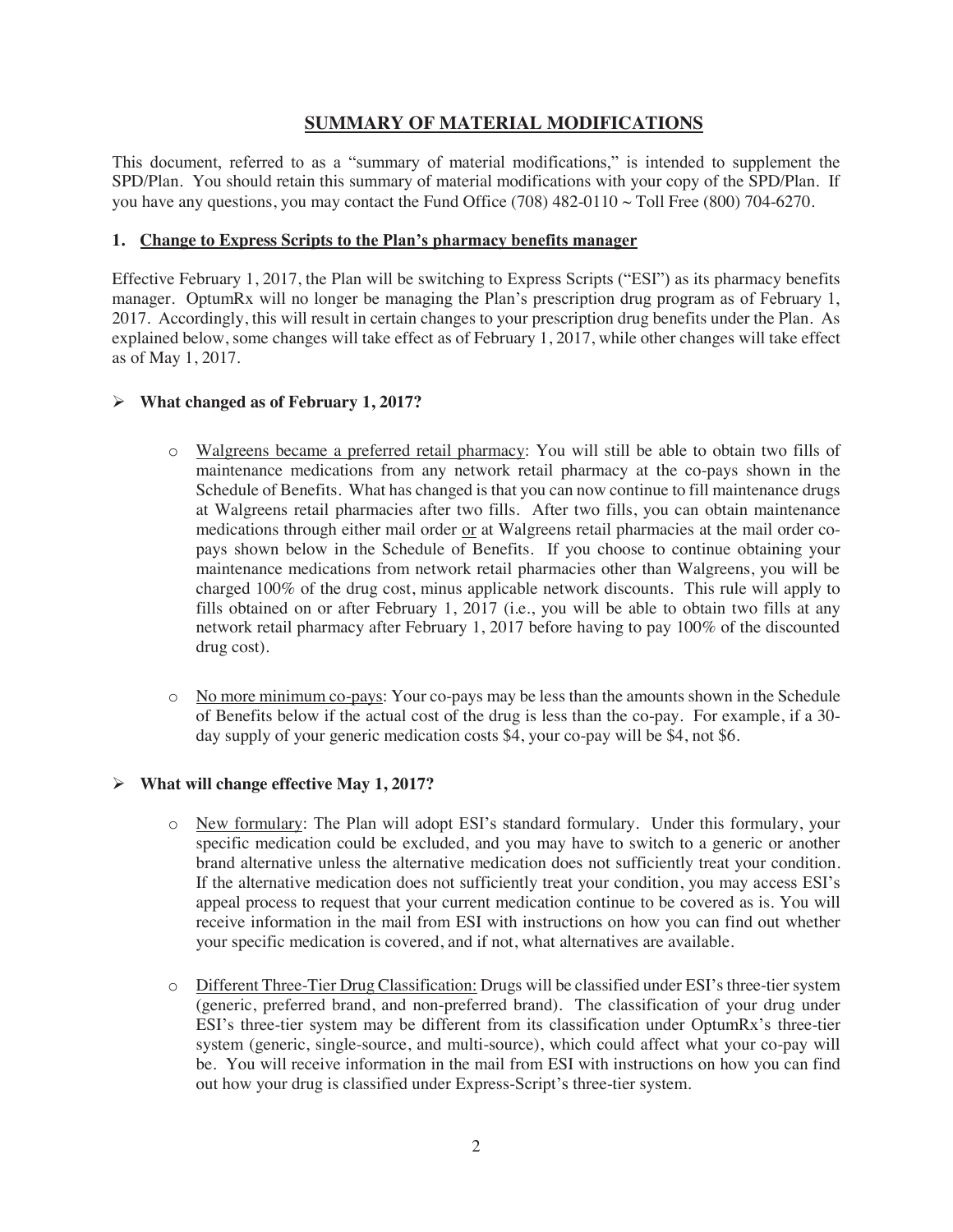o Changed Schedule of Benefits: As a result of the changes described above, the Plan's Prescription Drug Benefits Schedule of Benefits as of May 1, 2017 is reproduced below (changes are underlined or struck out):

| <b>Prescription Drug Benefits (Active Employees and their Dependents)</b>               |                                                                                    |                 |                                                                                                                       |                                                                                          |  |  |  |
|-----------------------------------------------------------------------------------------|------------------------------------------------------------------------------------|-----------------|-----------------------------------------------------------------------------------------------------------------------|------------------------------------------------------------------------------------------|--|--|--|
| <b>Participating Retail Pharmacy Program</b>                                            | For up to a 30-day supply, you<br>pay the lesser of actual drug<br>cost or:        |                 | For each 30-day supply fill at<br>Retail after two, you pay:                                                          |                                                                                          |  |  |  |
| <b>Generic Medication</b>                                                               | \$6 copayment                                                                      |                 | $order - see below)$                                                                                                  | 100% of network discounted<br>drug cost (Walgreens Retail<br>Pharmacies are same as mail |  |  |  |
| Single Source Preferred Brand Drug                                                      | \$25 copayment                                                                     |                 | 100% of network discounted<br>drug cost (Walgreens Retail<br>Pharmacies are same as mail<br><u>order – see below)</u> |                                                                                          |  |  |  |
| Multi-Source<br>Non-Preferred<br><b>Brand</b><br>Drug                                   | \$40 copayment                                                                     |                 | 100% of network discounted<br>drug cost (Walgreens Retail<br>Pharmacies are same as mail<br>order - see below)        |                                                                                          |  |  |  |
| Mail Order Service or Walgreens Retail<br><b>Pharmacies (preferred after two fills)</b> | $1 - 30$<br>dav<br>For<br>supply, you pay<br>the lesser of actual<br>drug cost or: | For<br>cost or: | $31 - 60$<br>dav<br>supply, you pay the<br>lesser of actual drug                                                      | For<br>61-90<br>dav<br>supply, you pay the<br>lesser of actual drug<br>cost or:          |  |  |  |
| <b>Generic Medication</b><br>۰                                                          | \$6                                                                                | \$12            |                                                                                                                       | \$15                                                                                     |  |  |  |
| Single Source Preferred Brand Drug                                                      | \$25                                                                               | \$50            |                                                                                                                       | \$65                                                                                     |  |  |  |
| Multi-Source<br>Non-Preferred<br>Brand<br>Drug                                          | \$40                                                                               | \$80            |                                                                                                                       | \$100                                                                                    |  |  |  |

## **2. Changes to the Plan's internal claims and appeals process for prescription drug claims**

Effective February 1, 2017, and corresponding to the Fund's change to ESI as its new pharmacy benefits manager, there will be changes to the Plan's internal claims and appeals process. You will receive more information in the mail with details regarding the Plan's new claims and appeals procedure with respect to prescription drug claims.

Effective February 1, 2017, there are four total levels of review for prescription drug claims (as opposed to three for other types of health care claims), as detailed below:

- First review: Initial coverage review by ESI;
- Second review: Level 1 appeal or Urgent Care appeal by ESI;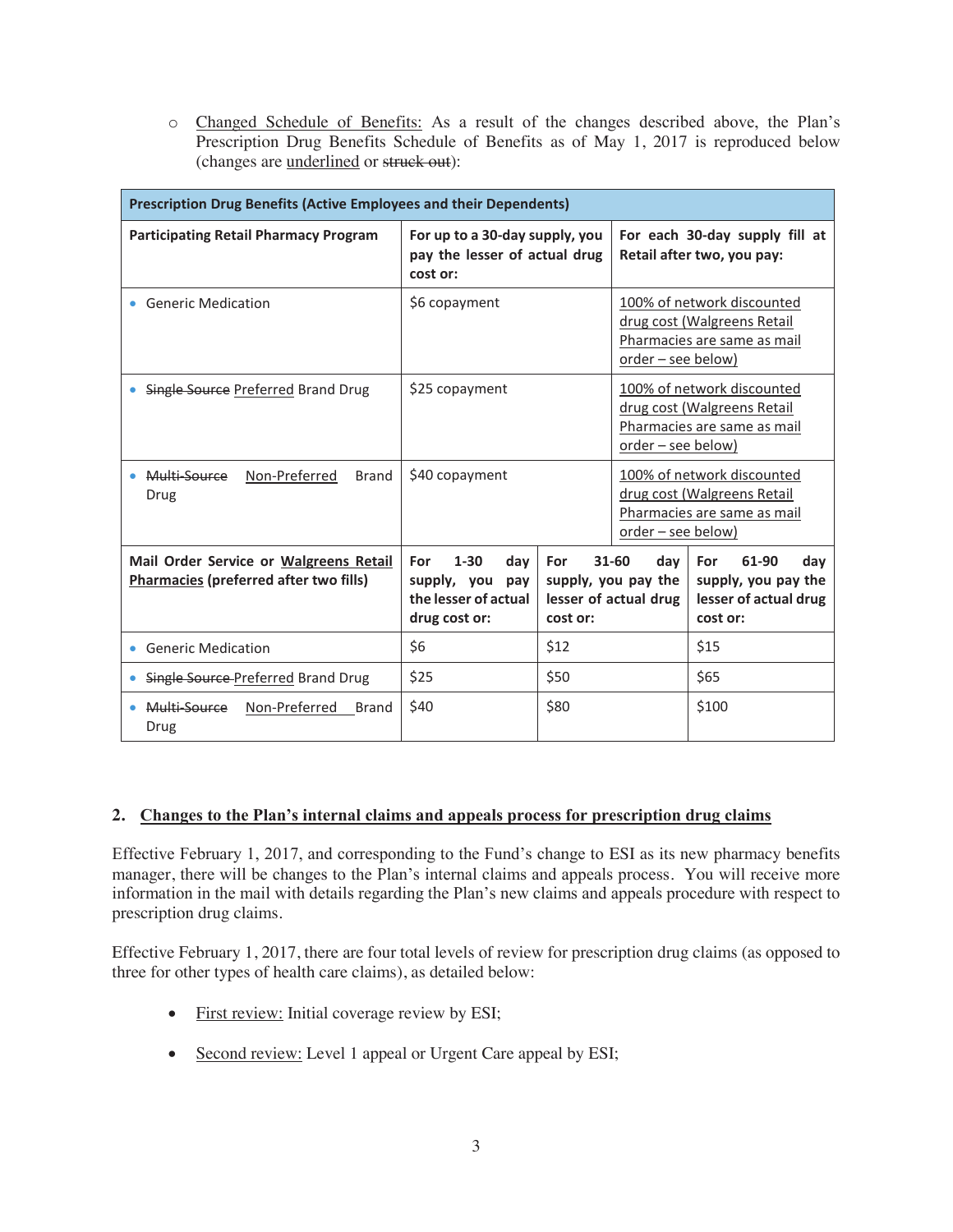- Third review: Level 2 appeal by the Fund's Board of Trustees (same as other types of health care claims);
- Fourth review (optional): External review by Independent Review Organization (same as other types of health care claims and only available in certain circumstances).
- **a. Initial coverage review (reviewed by ESI):** The first request for review (after your claim is denied by a mail or retail pharmacy) is called an initial coverage review. ESI reviews both clinical and administrative coverage review requests (depending on the reason for the denial of your claim):
	- Clinical coverage review request: A request for coverage of a medication that is based on clinical conditions of coverage that are set by the Plan. For example, medications that require a prior authorization based on Medical Necessity.
	- Administrative coverage review request: A request for coverage of a medication that is based on a Plan rule (e.g. if you are seeking coverage for weight loss medications, which are excluded under the Plan).

To request an initial clinical coverage review, also called prior authorization, your prescriber must submit the request electronically. Information about electronic options can be found at www.expressscripts.com/PA.

To request an initial administrative coverage review, you must submit the request in writing. A Benefit Coverage Request Form, used to submit the request, is obtained by calling the Customer Service phone number on the back of your prescription card. Complete the form and mail or fax it to:

> ESI Attn: Benefit Coverage Review Department PO Box 66587 St Louis, MO 63166-6587 Fax: 1-877-328-9660

If your situation meets the definition of Urgent Care (as defined in the SPD), an urgent review may be requested and will be conducted as soon as possible, but no later than 72 hours from receipt of request. In general, an urgent situation is one which, in the opinion of the attending provider, the patient's health may be in serious jeopardy or the patient may experience pain that cannot be adequately controlled while the patient waits for a decision on the review. If the patient or provider believes the patient's situation is urgent, the expedited review must be requested by phone at 1 800-753-2851.

A determination on an Initial Coverage Review request and notification to you (and/or your authorized representative) will be made as shown in the chart below: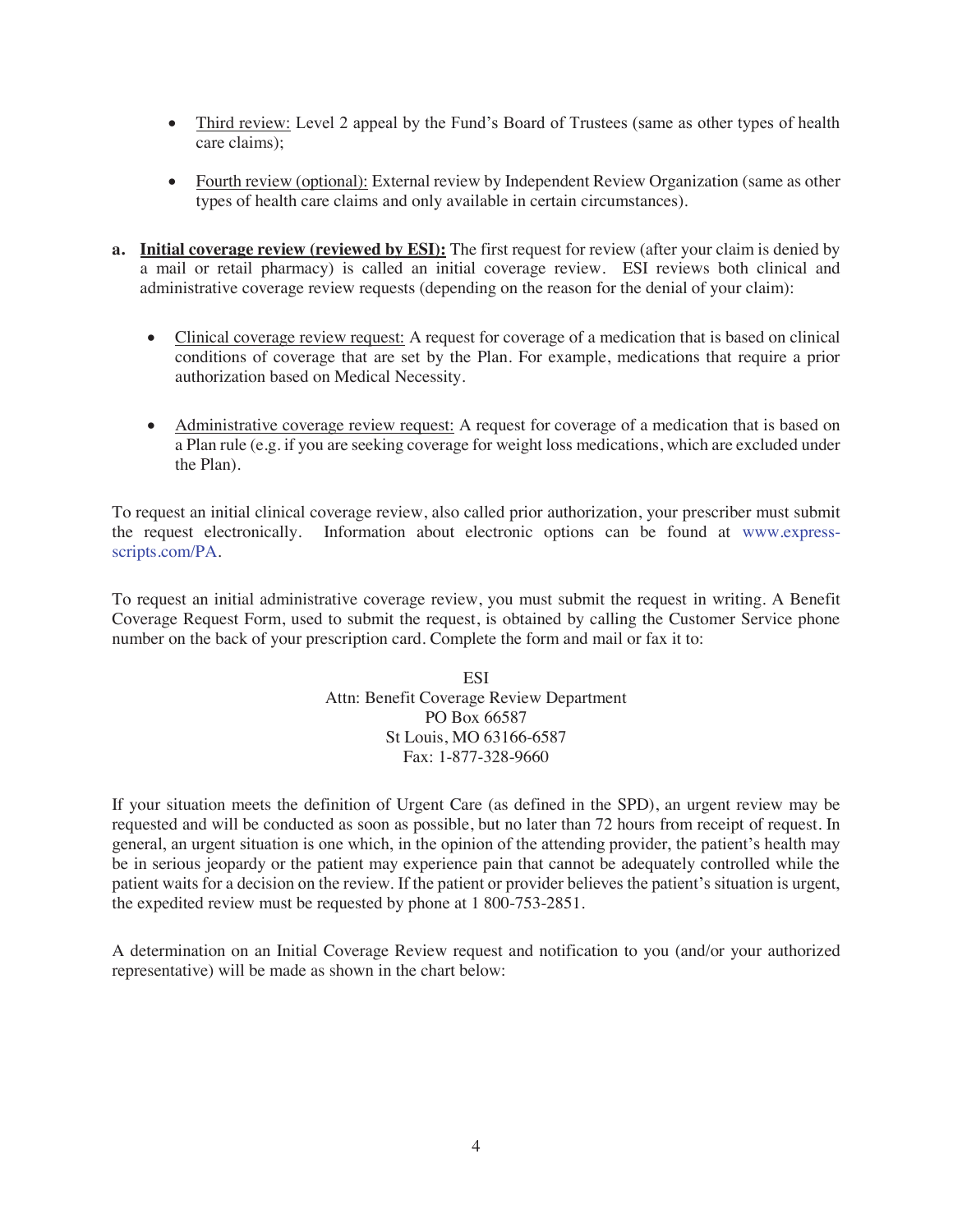| <b>Type of Claim</b> | <b>Decision Timeframe</b>                                                                | <b>Notification of Decision</b>                                  |                                                                |  |
|----------------------|------------------------------------------------------------------------------------------|------------------------------------------------------------------|----------------------------------------------------------------|--|
|                      | Decisions are made as soon<br>as possible from receipt of<br>request, but no later than: |                                                                  |                                                                |  |
|                      |                                                                                          | Approval                                                         | Denial                                                         |  |
| Pre-service*         | 15 days (retail)                                                                         | Patient: Automated<br>call (letter if not                        | Patient: Letter                                                |  |
|                      | 5 days (home delivery)                                                                   | successful)                                                      |                                                                |  |
| Post-Service*        | 30 days                                                                                  | Prescriber: Electronic<br>or fax (letter if not<br>successful)   | Prescriber: Electronic<br>or fax (letter if not<br>successful) |  |
| <b>Urgent Care</b>   | 72 hours**                                                                               | Patient: Automated<br>call and letter                            | Patient: live call and<br>letter                               |  |
|                      |                                                                                          | Prescriber: Electronic 1<br>or fax (letter if not<br>successful) | Prescriber: Electronic<br>or fax (letter if not<br>successful) |  |

\*If the necessary information needed to make a determination is not received from the prescriber within the decision timeframe, a letter will be sent to the patient and prescriber informing them that the information must be received within 45 days or the claim will be denied.

\*\*Assumes that all information necessary is provided. If necessary information is not provided within 24 hours of receipt, a 48 hour extension will be granted.

- **b.** Level 1 appeal (reviewed by ESI): If your initial coverage review has been denied (i.e. you receive an adverse benefit determination), you (or your authorized representative) have the right to request an appeal within 180 days from receipt of notice of the initial adverse benefit determination. To initiate an appeal, the following information must be submitted by mail or fax to the appropriate department (see below) for clinical or administrative review requests, depending on the type of initial coverage review that was denied:
	- Name of patient
	- Member ID
	- Phone number
	- The drug name for which benefit coverage has been denied
	- Brief description of why the claimant disagrees with the initial adverse benefit determination
	- Any additional information that may be relevant to the appeal, including prescriber statements/letters, bills or any other documents.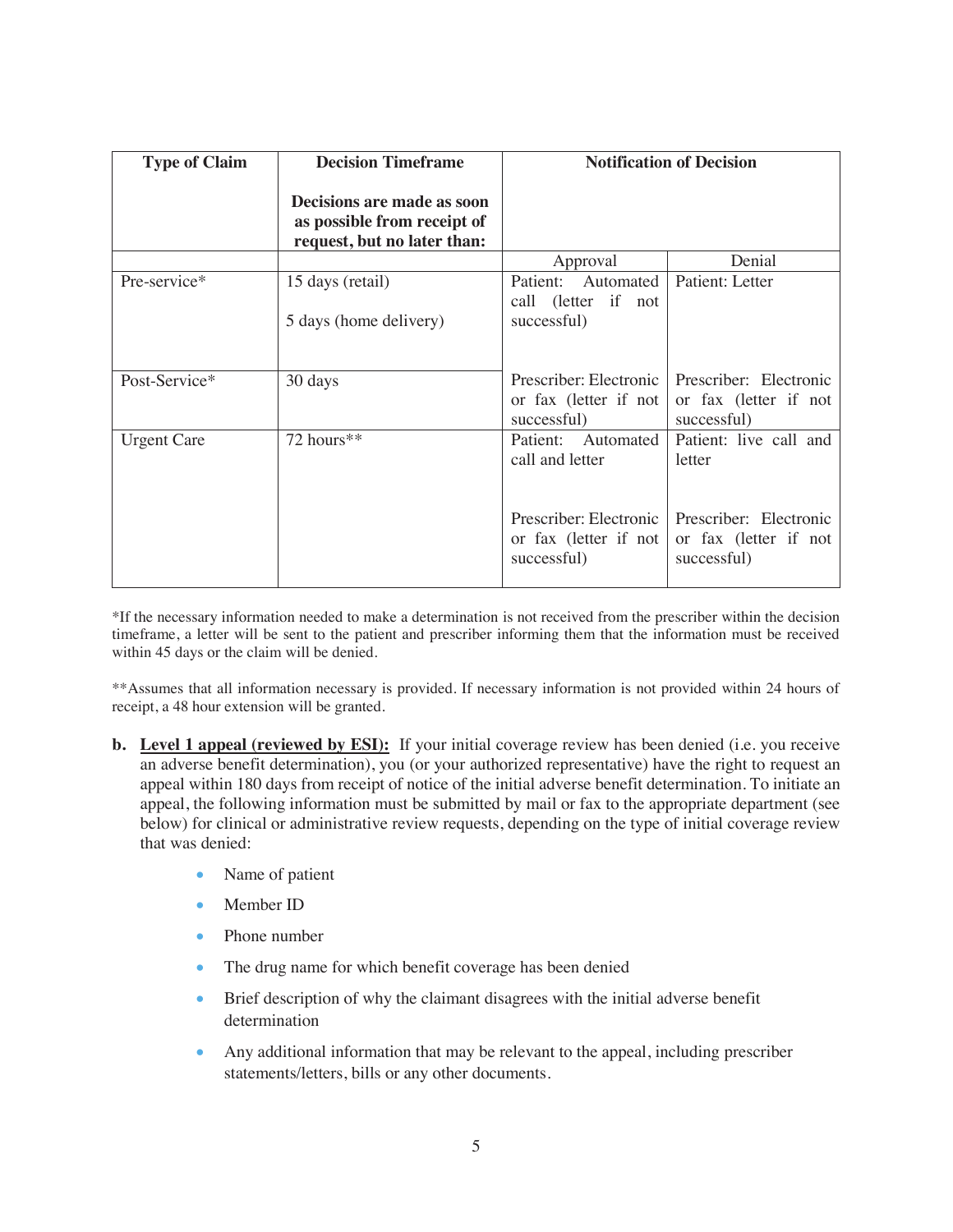For clinical review requests, send appeals to:

ESI Attn: Clinical Appeals Department PO Box 66588 St Louis, MO 63166-6588 Fax 1-877-852-4070

For administrative review requests, send appeals to:

**ESI** Attn: Administrative Appeals Department PO Box 66587 St Louis, MO 63166-6587 Fax 1-877-328-9660

If your doctor believes your claim fits the definition of an Urgent Care appeal, your appeals must be submitted by phone 1-800-753-2851 or fax 1-877-852-4070. Claims and appeals submitted by mail will not be considered for urgent processing unless a subsequent phone call or fax identifies the appeal as urgent.

Depending on the type of appeal, appeal decisions are made by a Pharmacist, Physician, panel of clinicians, trained prior authorization staff member, or an independent third party utilization management company. Appeal decisions and notifications are made as shown in the chart below:

| <b>Type of Appeal</b> | <b>Decision Timeframe</b>                                                                | <b>Notification of Decision</b>                                   |                                                                   |
|-----------------------|------------------------------------------------------------------------------------------|-------------------------------------------------------------------|-------------------------------------------------------------------|
|                       | Decisions are made as soon as<br>possible from receipt of request,<br>but no later than: |                                                                   |                                                                   |
|                       |                                                                                          | Approval                                                          | Denial                                                            |
| Pre-service           | 15 days                                                                                  | Patient: Automated<br>call (letter if not<br>successful)          | Patient: Letter                                                   |
| Post-Service          | 30 days                                                                                  | Prescriber:                                                       | Prescriber:                                                       |
|                       |                                                                                          | Electronic or fax<br>(letter if not<br>successful)                | Electronic or fax<br>(letter if not<br>successful)                |
| Urgent Care*          | 72 hours                                                                                 | Patient: Automated<br>call and letter                             | Patient: live call<br>and letter                                  |
|                       |                                                                                          | Prescriber:<br>Electronic or fax<br>(letter if not<br>successful) | Prescriber:<br>Electronic or fax<br>(letter if not<br>successful) |